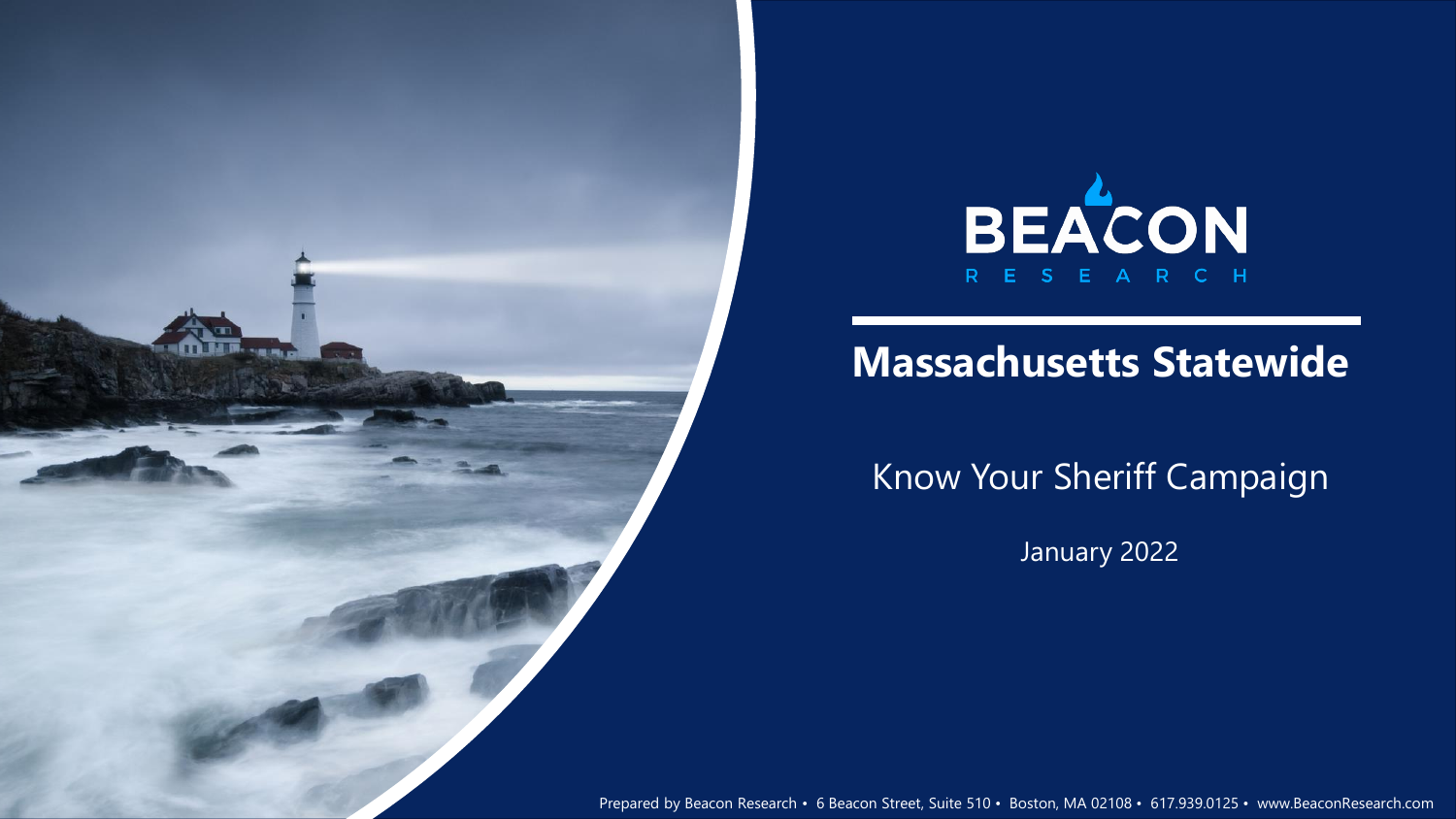

| <b>Sample</b>  | 970 Massachusetts registered voters                                                                                             |
|----------------|---------------------------------------------------------------------------------------------------------------------------------|
| <b>Dates</b>   | January 14-24, 2022                                                                                                             |
| <b>Mode</b>    | Online                                                                                                                          |
| <b>Weights</b> | Slight weights were applied to ensure the sample accurately reflects the demographic profile of<br>the Massachusetts electorate |
| <b>Note</b>    | Some data may not add up to 100% due to rounding                                                                                |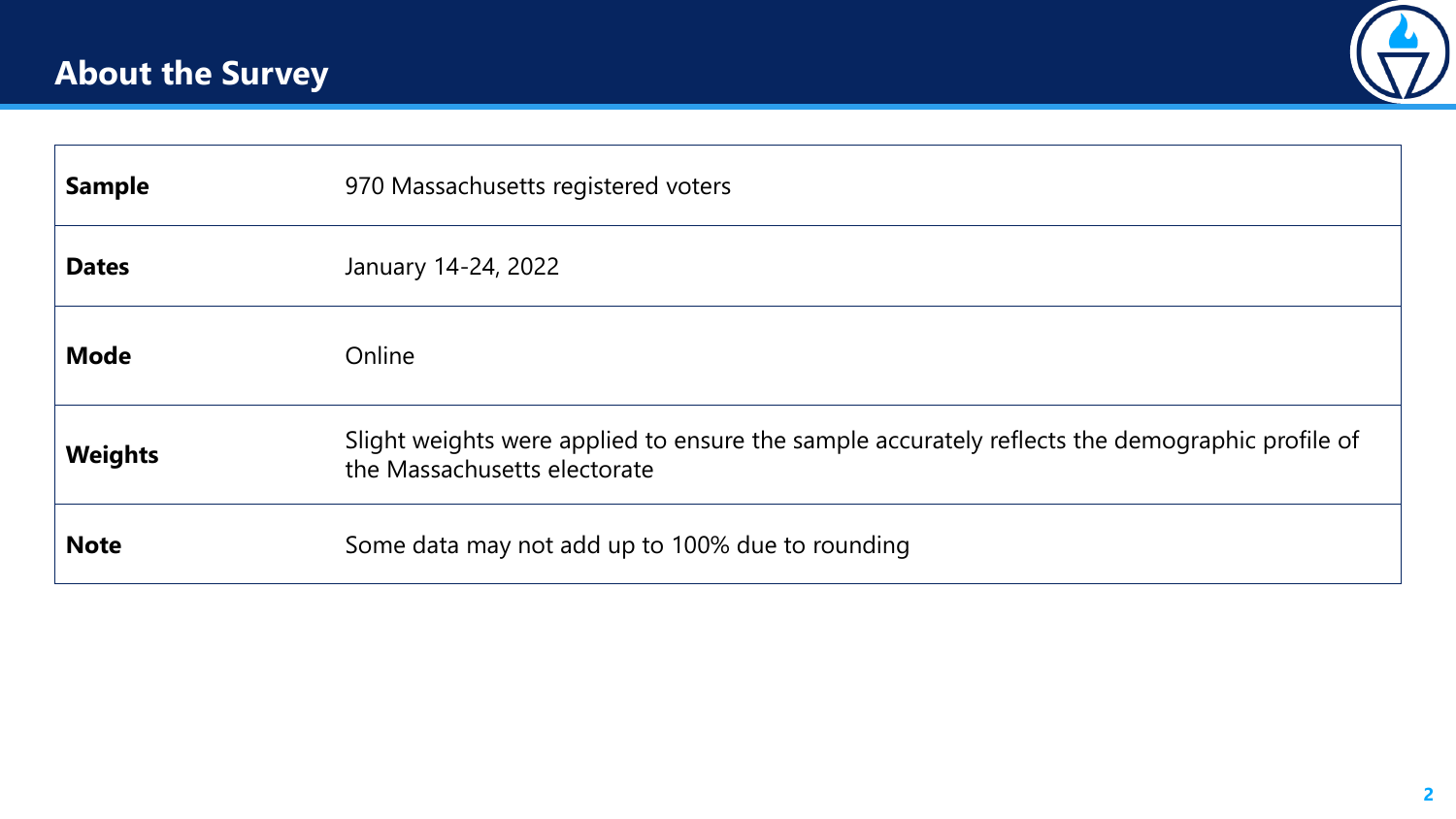# **Fewer than half of voters see Massachusetts heading in the right direction**

 $\rightarrow$  Right direction  $\rightarrow$  Wrong track



*Do you feel things in Massachusetts are generally heading in the right direction or have things gotten pretty seriously off on the wrong track?*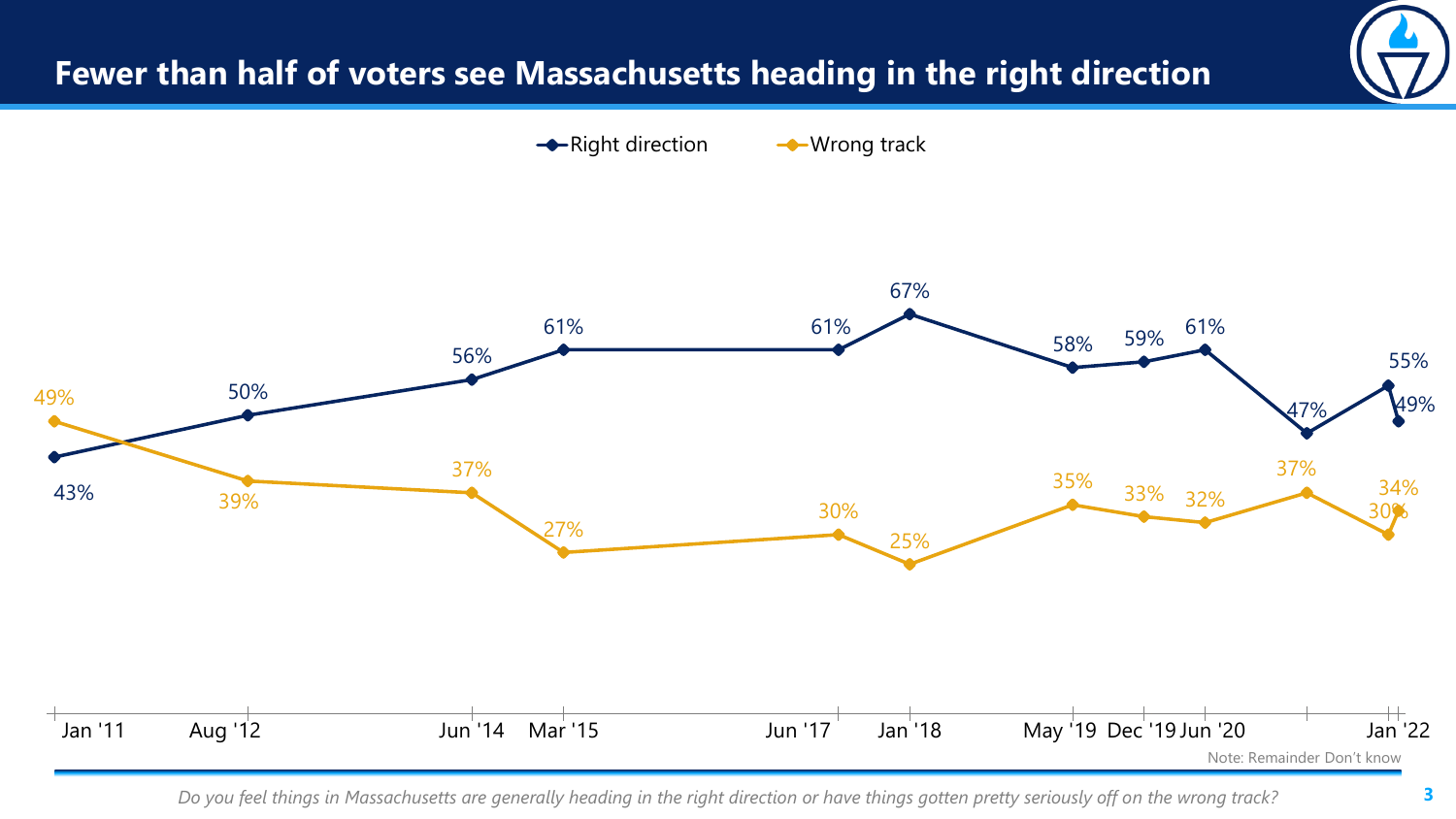# **Two-thirds think the system works differently for different people**



*Do you think the criminal justice system in Massachusetts works the same for everyone, or does it work differently for different people?*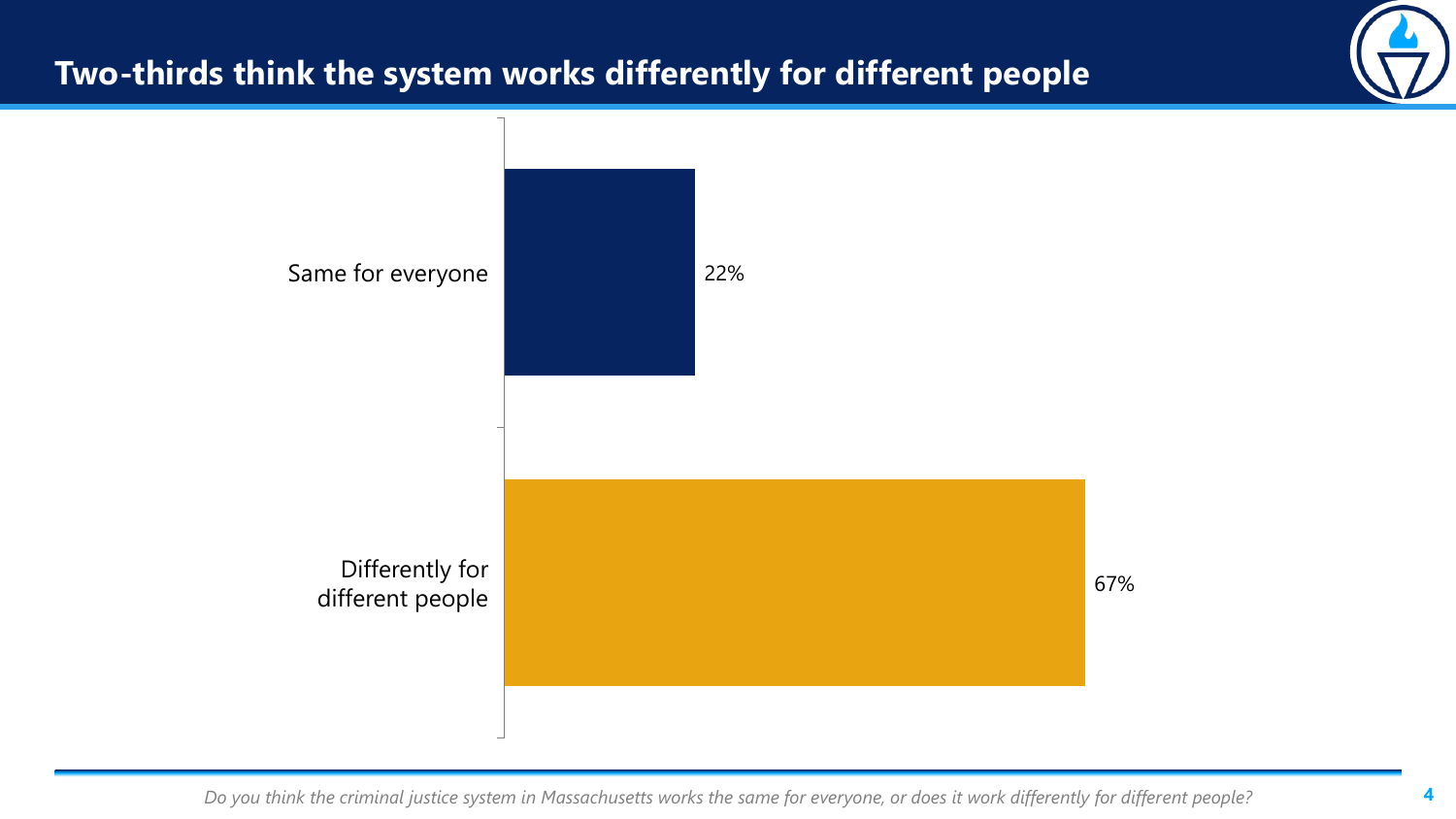# **Priorities for dealing with incarcerated people in Massachusetts**





*Below are some potential goals and priorities of the jails, prisons, and houses of correction in Massachusetts. Please rate how much of a priority you think each one should be in dealing with incarcerated people in Massachusetts.*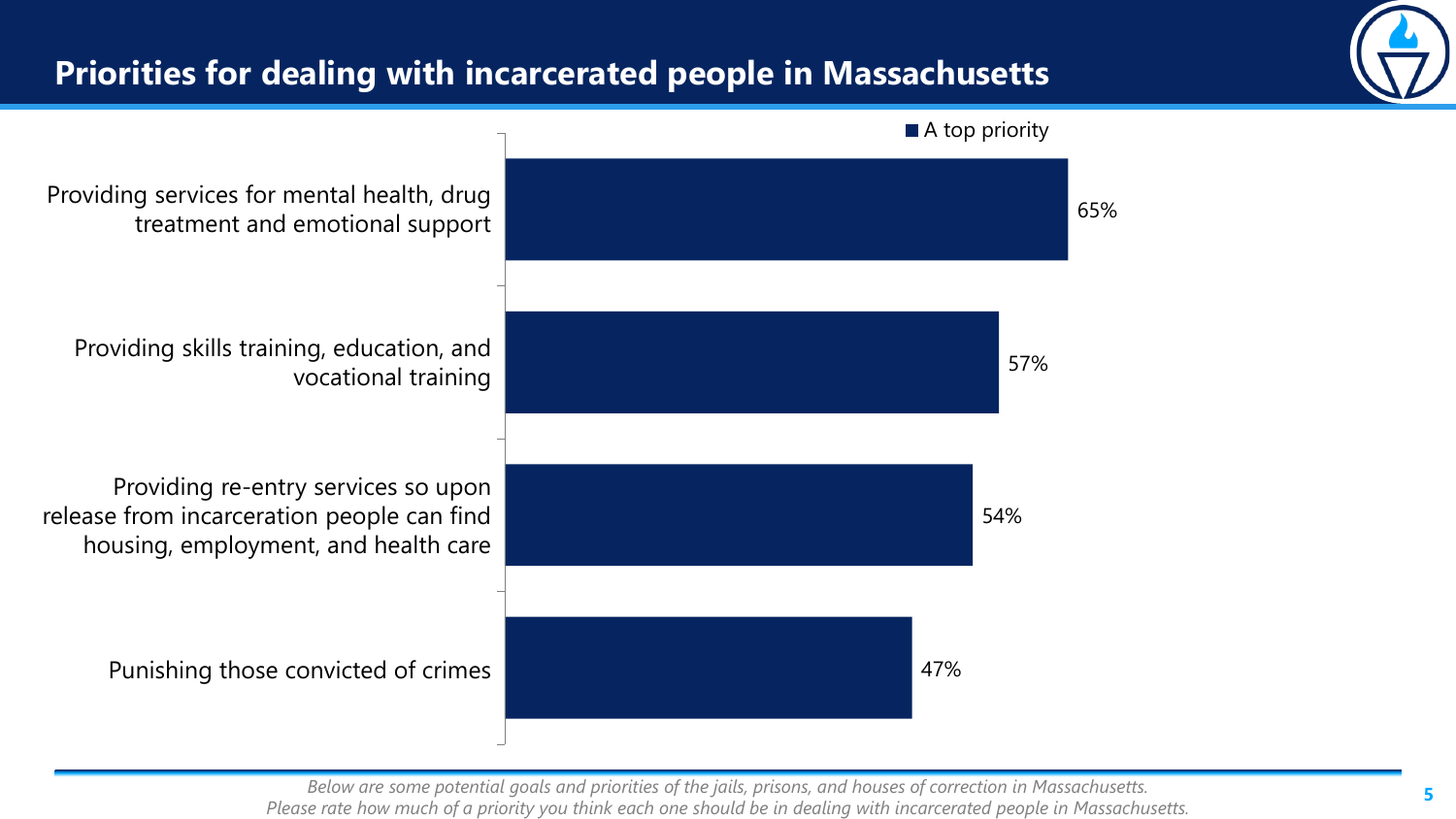## **Only a quarter of voters think sheriffs have a great deal of power**





*For each of these individuals, please indicate if you think they have a great deal of power, some power, not much power, or no real power in influencing how criminal justice is dispensed in Massachusetts.*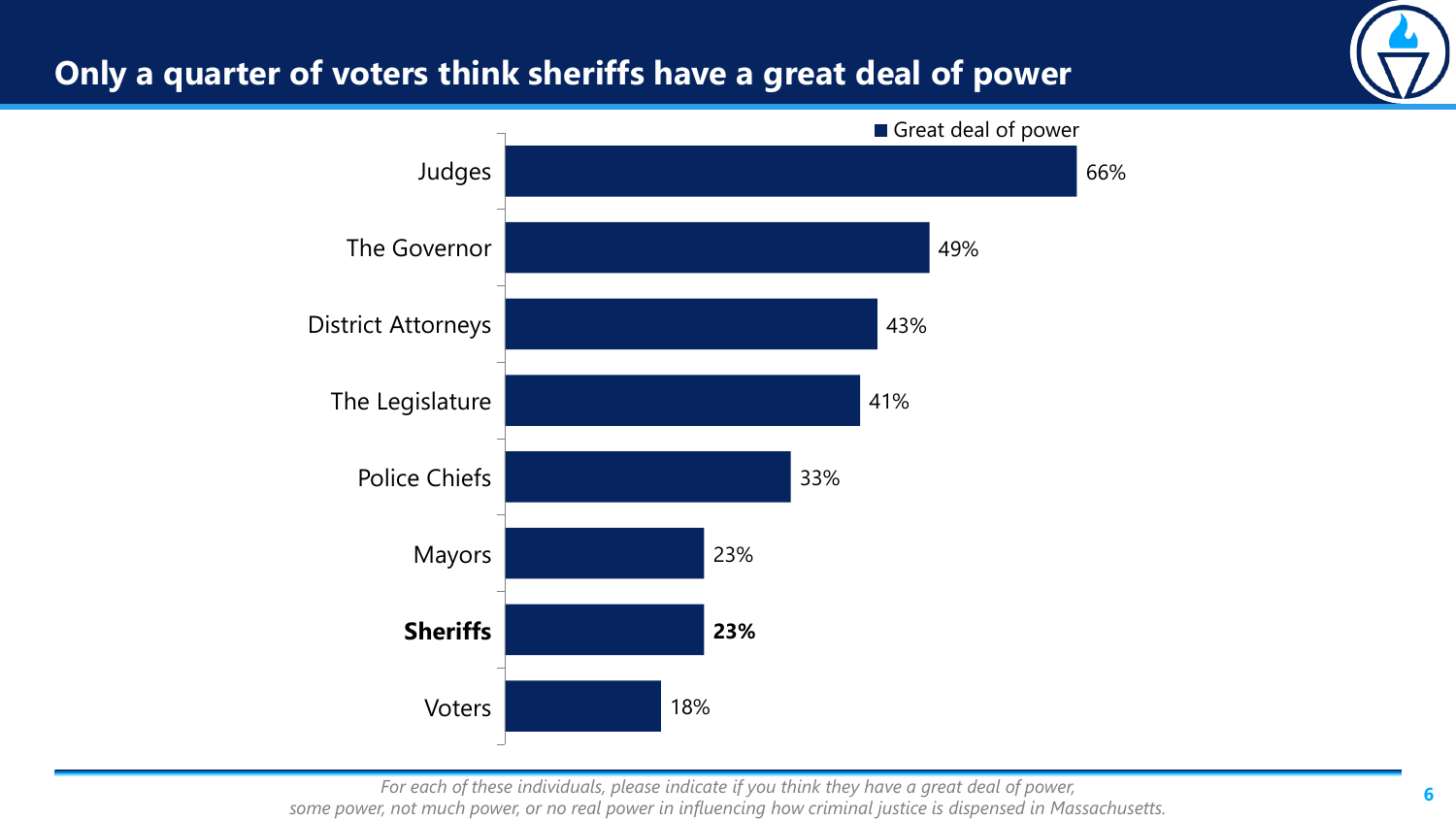

#### **Who is the sheriff in your county?**



*Who is the sheriff in your county? If you are not sure, please indicate that.*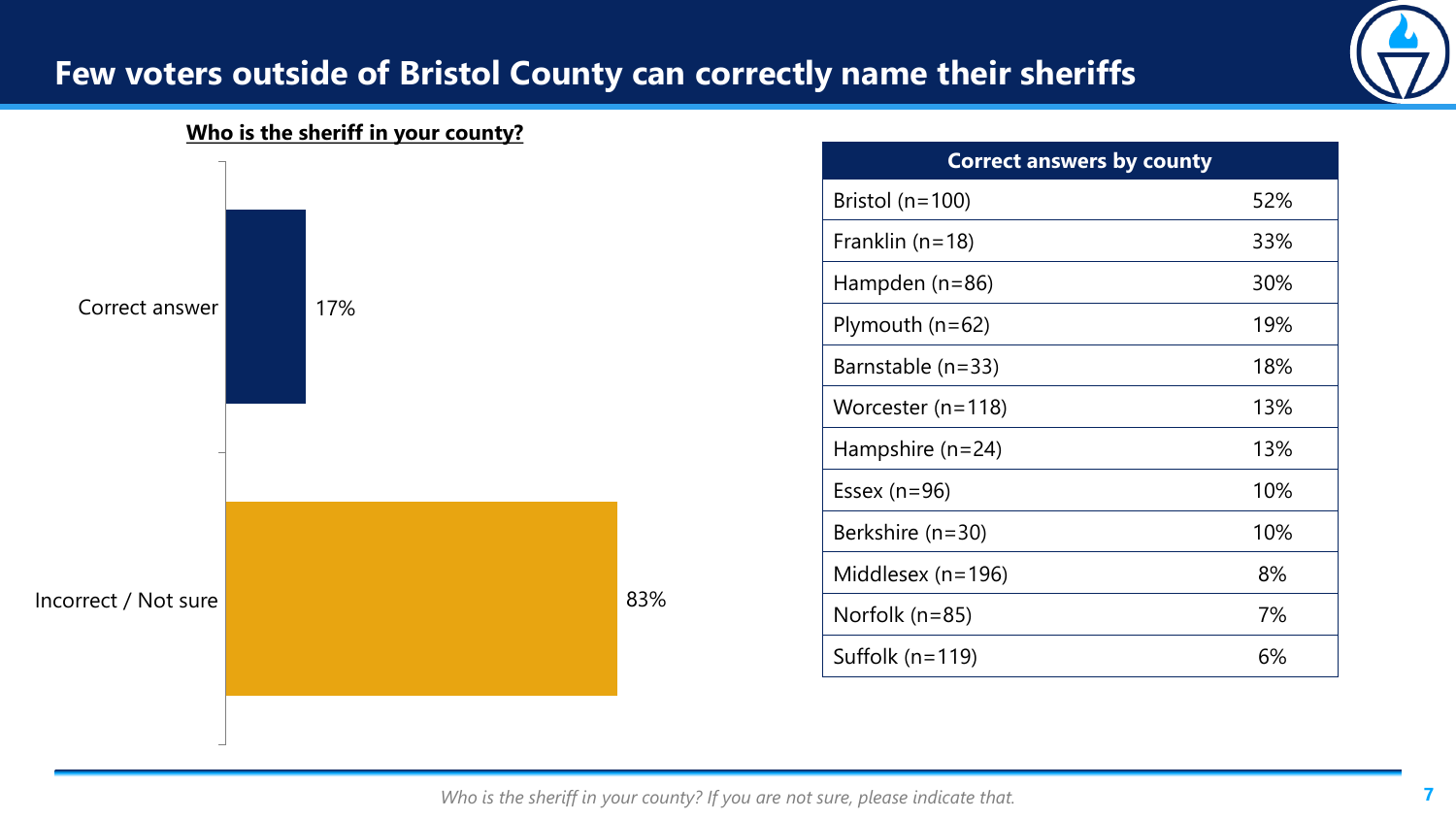#### **Many voters do not know sheriffs are elected officials**



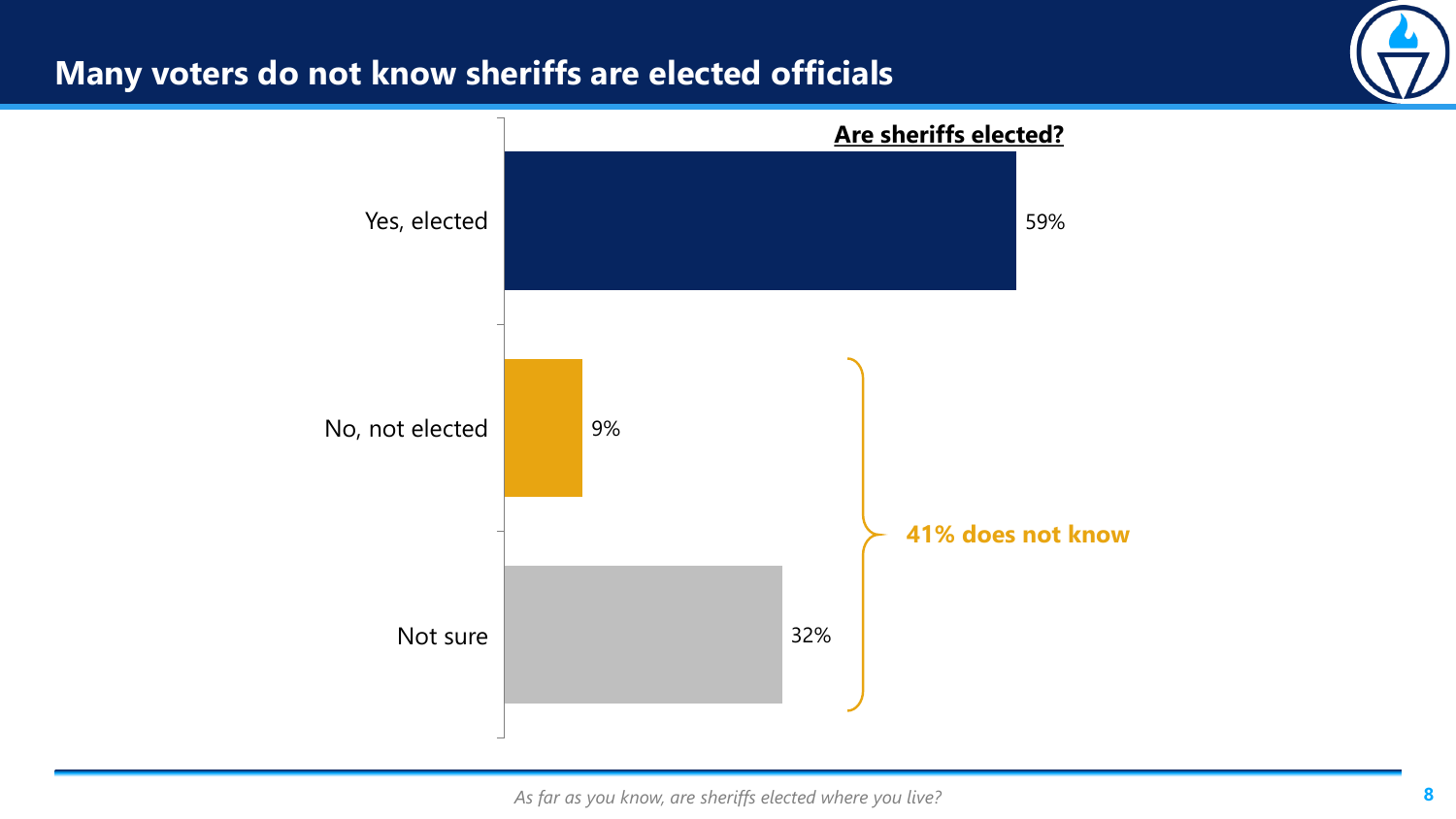## **Only 10% of voters know how long a sheriff's term is**



| Length of term |                |
|----------------|----------------|
| 1              | 1%             |
| $\overline{2}$ | 8              |
| 3              | 3              |
| $\overline{4}$ | 26             |
| 5              | $\overline{2}$ |
| 6              | 10             |
| 7              | $\star$        |
| 8              | 1              |
| 9              | $\star$        |
| 10             | $\star$        |
| Life term      |                |
| Not sure       | 47             |

*As far as you know, how many years is a sheriff's elected term in Massachusetts?*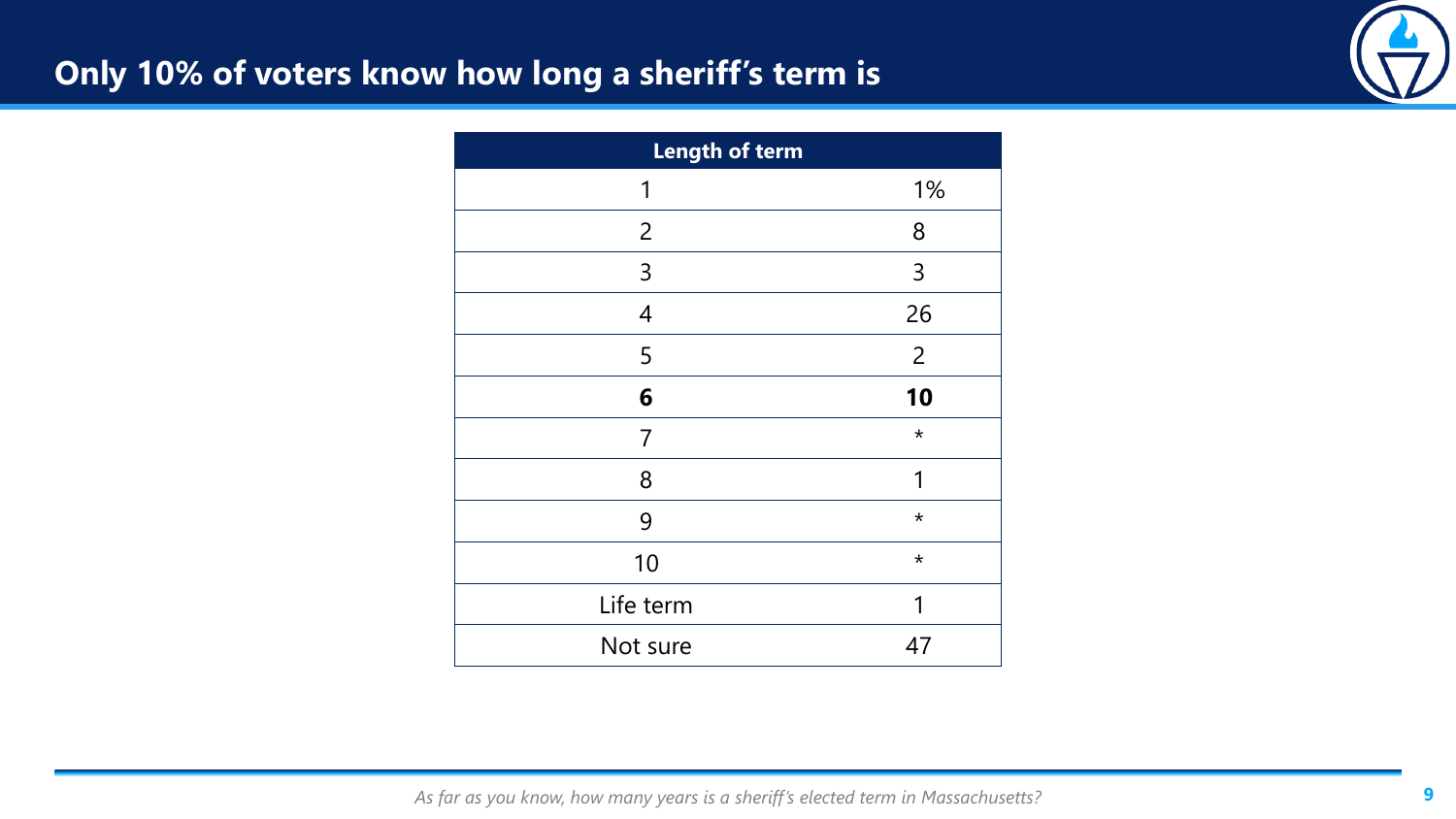# **Fewer than half of voters say they are "very likely" to vote in next sheriff election**



Note: Remainder Not sure

*In fact, sheriffs are elected in Massachusetts. How likely are you to vote in the next election for sheriff?*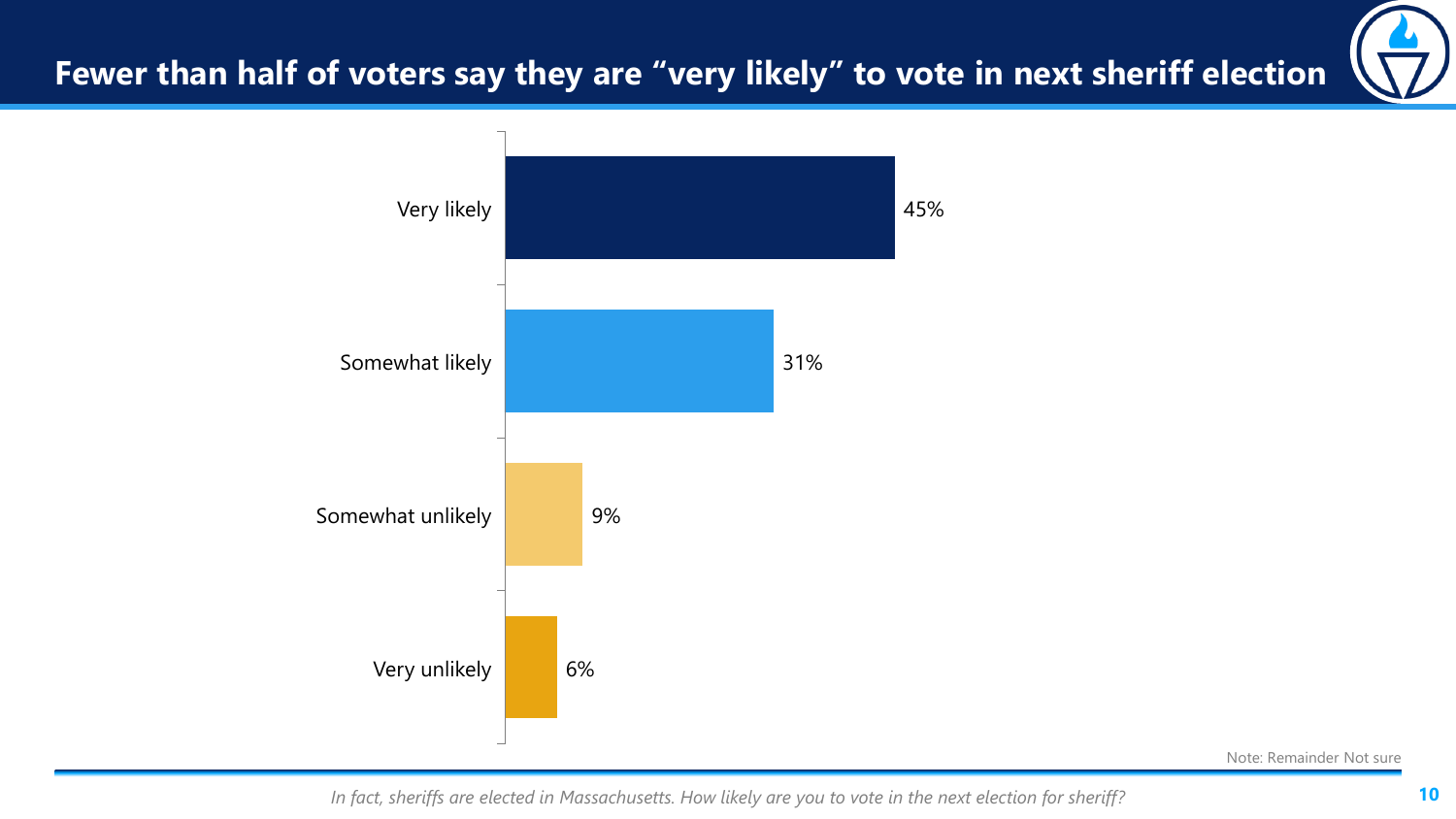# **Sheriffs' overseeing of jails and influence over rehab programs are most important**

![](_page_10_Picture_1.jpeg)

![](_page_10_Figure_2.jpeg)

Sheriffs are responsible for overseeing county jails and houses of correction…

Sheriffs decide what rehabilitation and education programs are offered in county jails

Sheriffs in Massachusetts serve a 6-year term

Sheriffs can choose to assist or not assist in federal immigration enforcement

In 2016, of the 14 sheriffs in MA, not a single incumbent lost his seat & just 4 had challengers

Sheriffs have access to military-grade equipment

Sheriffs are responsible for transporting prisoners

Sheriffs can help or stand in the way of inmates' access to voting

Sheriffs' salaries in Massachusetts are nearly \$170,000 a year, almost as much as the Governor's

*Here are some facts about the roles and duties of sheriffs in Massachusetts.* 

*For each, please indicate how important of a reason it is to vote in the next election for sheriff.*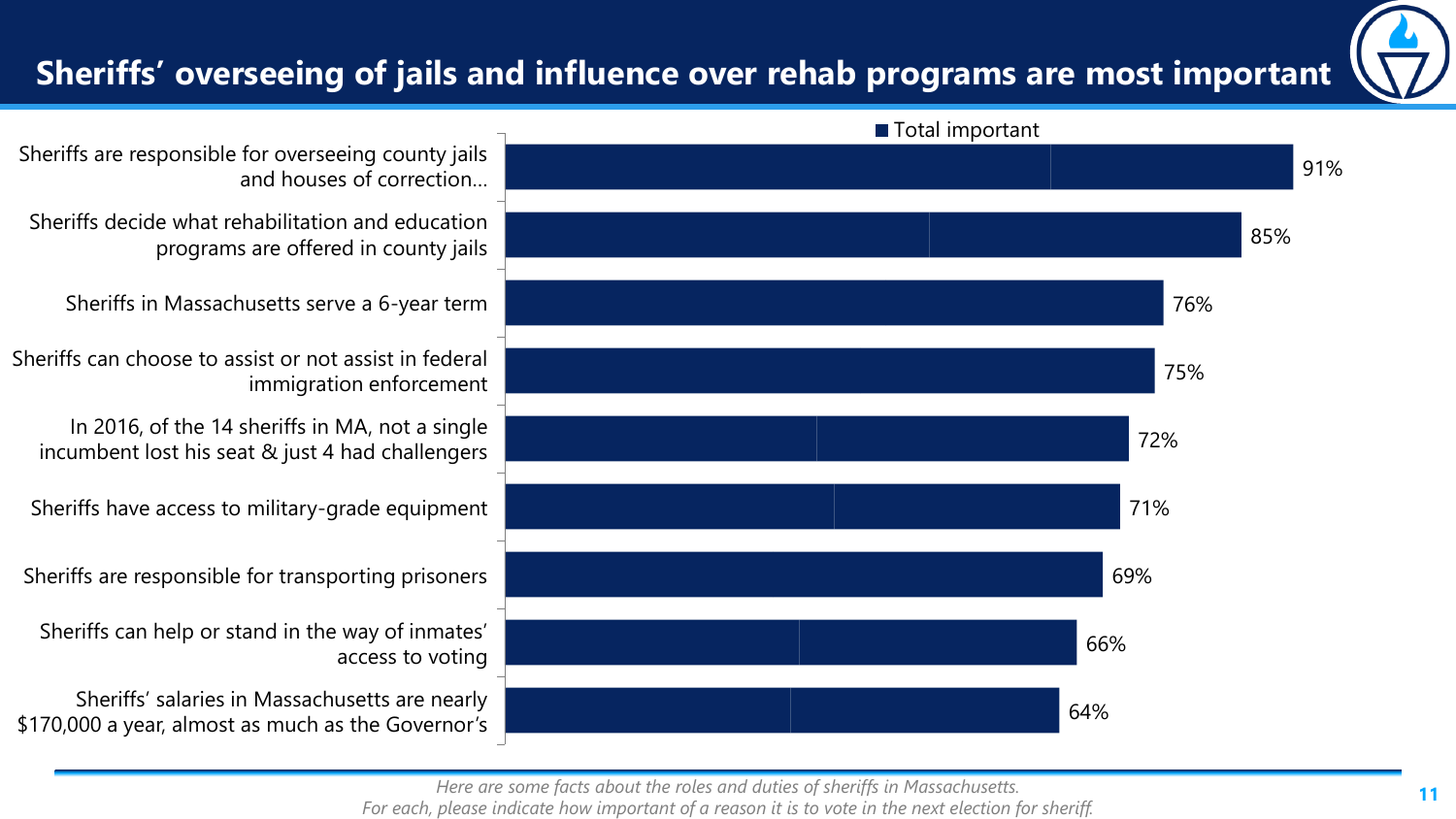# **Voters are much more likely to vote for sheriff after learning about them**

Very likely to vote

 $\rightarrow$ Initial likelihood  $\rightarrow$ After information

![](_page_11_Figure_3.jpeg)

Initial likelihood **After information** 

Note: Remainder Not sure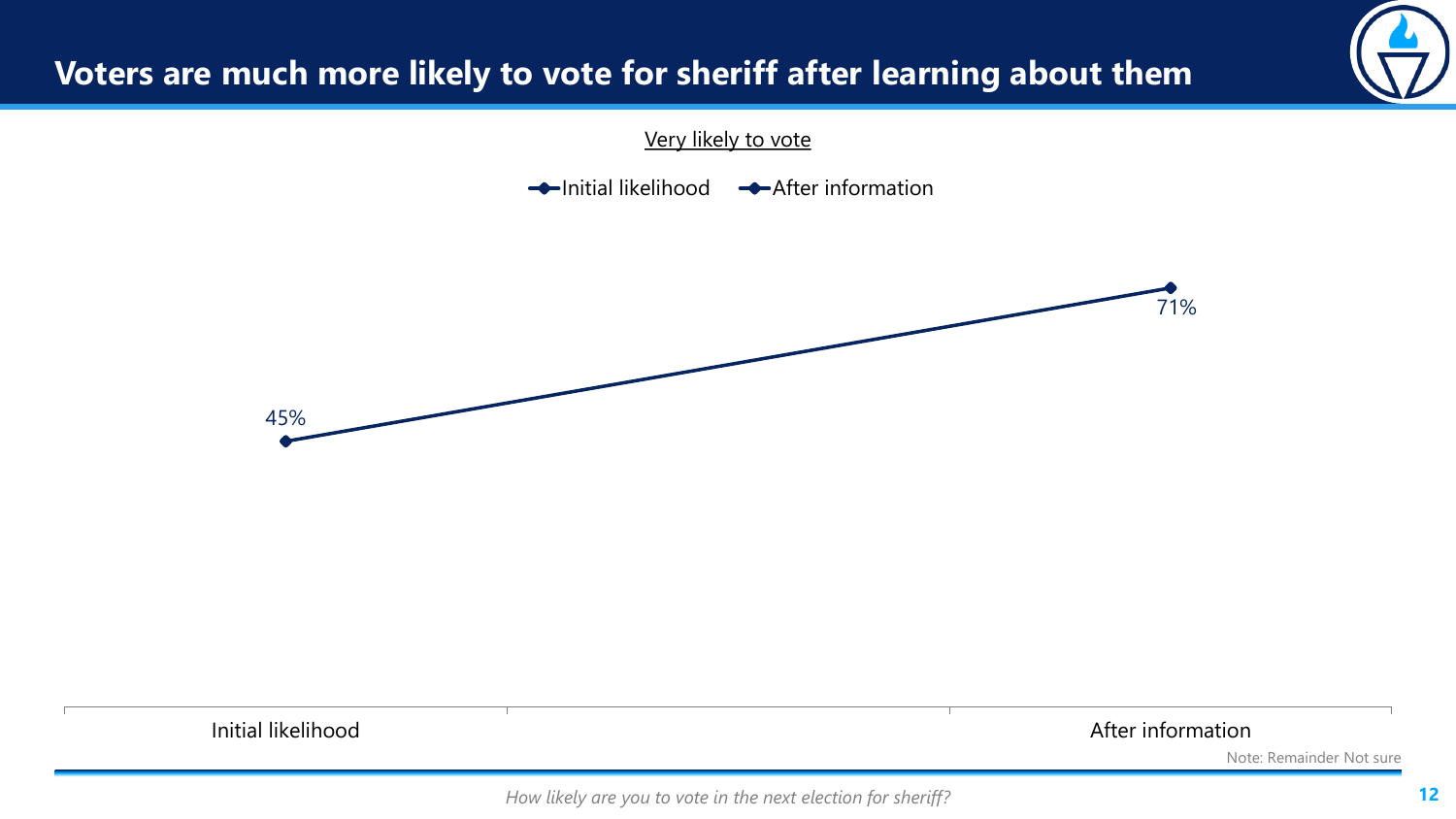# **Top attributes for candidates for sheriff**

![](_page_12_Picture_1.jpeg)

![](_page_12_Figure_2.jpeg)

*Below are some qualities and skills of candidates for sheriff. Please indicate if you think each is important or not important for a candidate for sheriff to possess.*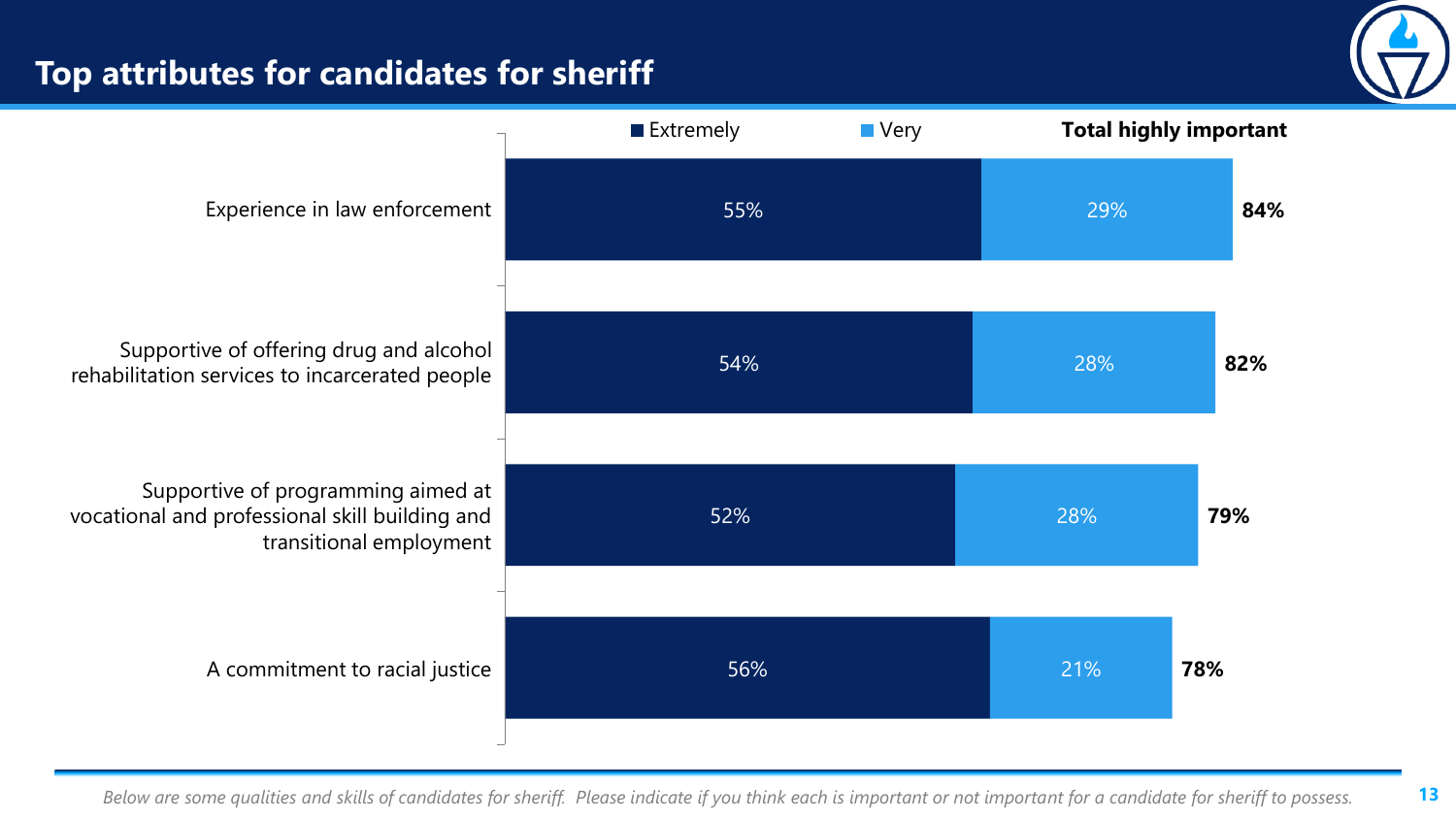# **Profile of the Sample**

![](_page_13_Picture_1.jpeg)

| <b>Category</b> | <b>Group</b>        | $%$ of<br><b>Sample</b> |
|-----------------|---------------------|-------------------------|
| Gender          | Female              | 53                      |
|                 | Male                | 46                      |
| Age             | $18 - 29$           | 14                      |
|                 | $30 - 44$           | 19                      |
|                 | $45 - 54$           | 22                      |
|                 | $55 - 64$           | 22                      |
|                 | $65+$               | 23                      |
| Ethnicity       | White               | 81                      |
|                 | Latino or Hispanic  | 9                       |
|                 | <b>Black</b>        | 8                       |
|                 | Asian               | 5                       |
| Education       | High school or less | 17                      |
|                 | Some college        | 23                      |
|                 | Four-year degree    | 31                      |
|                 | Graduate degree     | 30                      |

| <b>Category</b> | <b>Group</b>                                               | $%$ of<br><b>Sample</b> |
|-----------------|------------------------------------------------------------|-------------------------|
|                 | Democrat                                                   | 39                      |
| PID             | Independent                                                | 42                      |
|                 | Republican                                                 | 15                      |
|                 | Below \$60k                                                | 38                      |
| HHI             | $$60k - $100k$                                             | 28                      |
|                 | Above \$100k                                               | 30                      |
|                 | <b>Middlesex</b>                                           | 26                      |
|                 | South (Bristol, Plymouth,<br>Barnstable, Dukes, Nantucket) | 19                      |
| Region          | West (Hampden, Hampshire,<br>Berkshire, Franklin)          | 13                      |
|                 | <b>Essex</b>                                               | 11                      |
|                 | <b>Norfolk</b>                                             | 11                      |
|                 | Suffolk                                                    | 11                      |
|                 | Worcester                                                  | 9                       |